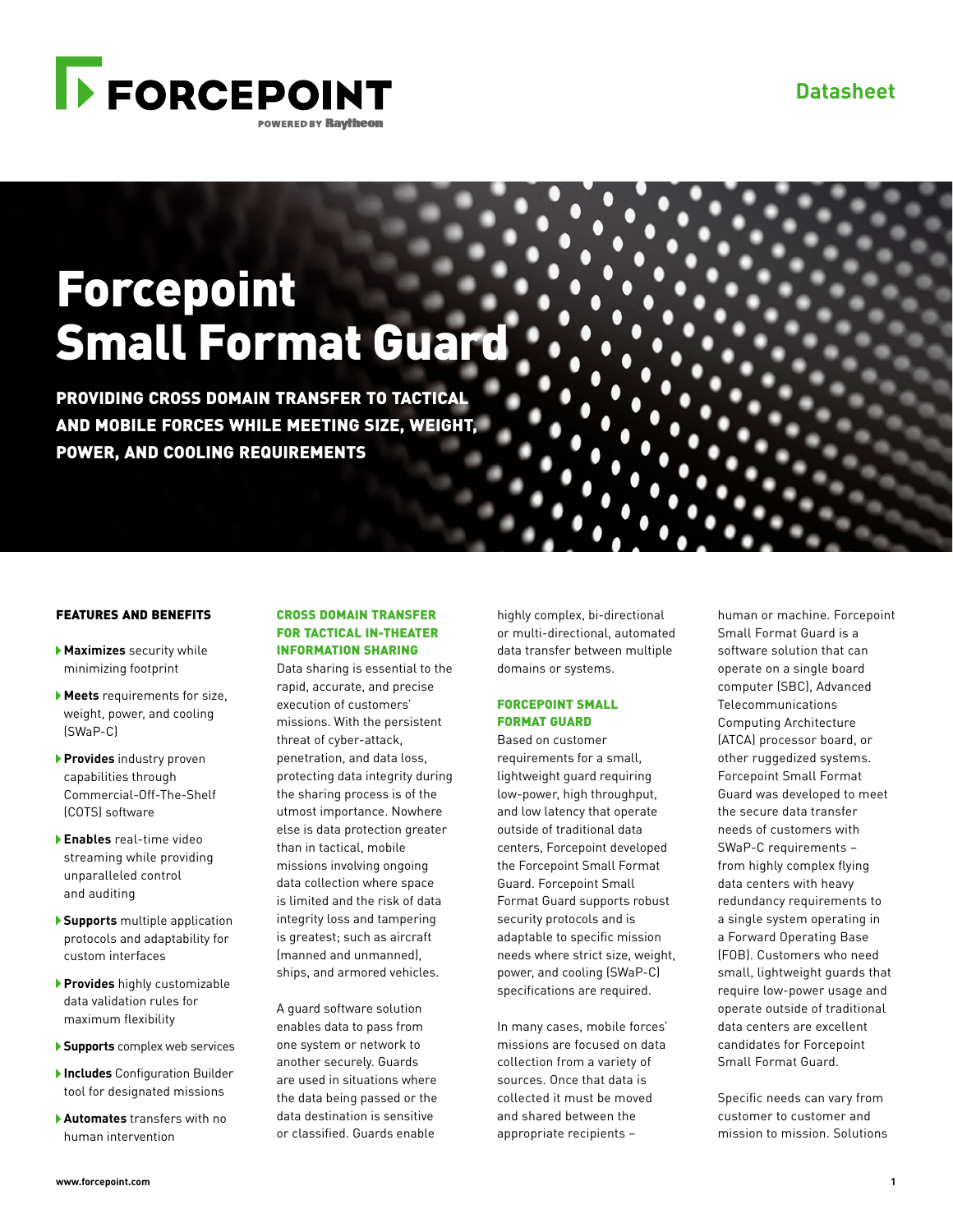

Figure 1: Forcepoint Small Format Guard Architecture

at the tactical edge, for example, must be tamperresistant in the event that the device or vehicle is lost, stolen, or captured. Some missions require bidirectional transfer while others require one-way only. Forcepoint Small Format Guard was designed with the flexibility to support a wide range of different customer environments (Figure 1).

### THE NEED FOR FORCEPOINT SMALL FORMAT GUARD

Forcepoint Small Format Guard can work in conjunction with secure data stores like those found in some aerial vehicles. This provides the ability to perform classified missions while allowing the hardware to be unclassified at power off. Additionally, data flow policy can be selected based on the type of mission to be performed.

For ground forces operating in a FOB, Forcepoint Small Format Guard can be mounted in a transit case allowing for collection and viewing of data

from both US and coalition networks. Forcepoint Small Format Guard's design allows it to be simply turned on or off without complex administration.

### DESIGN AND DEPLOYMENT

Forcepoint Small Format Guard leverages the data handling capabilities and security design of Forcepoint's successful and widely deployed Forcepoint High Speed Guard. Forcepoint High Speed Guard, approved to move data between the nation's most sensitive networks for Top Secret and Below Interoperability (TSABI) and Secret and Below Interoperability (SABI), has a rich history within the US Department of Defense and Intelligence Community for its deep security, rich functionality, fastest available transfer rates, and flexibility. Forcepoint Small Format Guard is a Commercial-Off-The-Shelf (COTS) software solution that runs the Red Hat Enterprise Linux operating system with SELinux on a

variety of x86, 64 bit hardware platforms. This allows customers the most flexibility of any small form factor guard solution.

# MISSION SPECIFIC CONFIGURATIONS

Forcepoint Small Format Guard is loaded with configurations specific to the type of mission being executed. Each configuration is built using the Forcepoint Small Format Guard Configuration Builder software tool set. This tool set is typically located in the customer's factory development environment. Only approved configurations can be loaded on Forcepoint Small Format Guard.

Forcepoint Small Format Guard administration is simplified with predefined mission configurations that are applied as needed. Operation of Forcepoint Small Format Guard is designed to be autonomous without human interaction or specially trained users. At power-on,

Forcepoint Small Format Guard loads and becomes operational. All that is needed at mission completion is to power off Forcepoint Small Format Guard. While active, logging is done to either a remote customer Audit Review System or local disk to maintain a post mission audit trail.

Forcepoint Small Format Guard enables the secure transfer of virtually any type of data, bi-directionally across any number of classified and unclassified networks – critical to mission success. A single Forcepoint Small Format Guard can support up to twelve different security levels.

#### **CONCLUSION**

Forcepoint Small Format Guard delivers secure data transfer, meets SWaP-C requirements, and provides the flexibility and security to match the mission. With the addition of Forcepoint Small Format Guard, Forcepoint has further broadened their